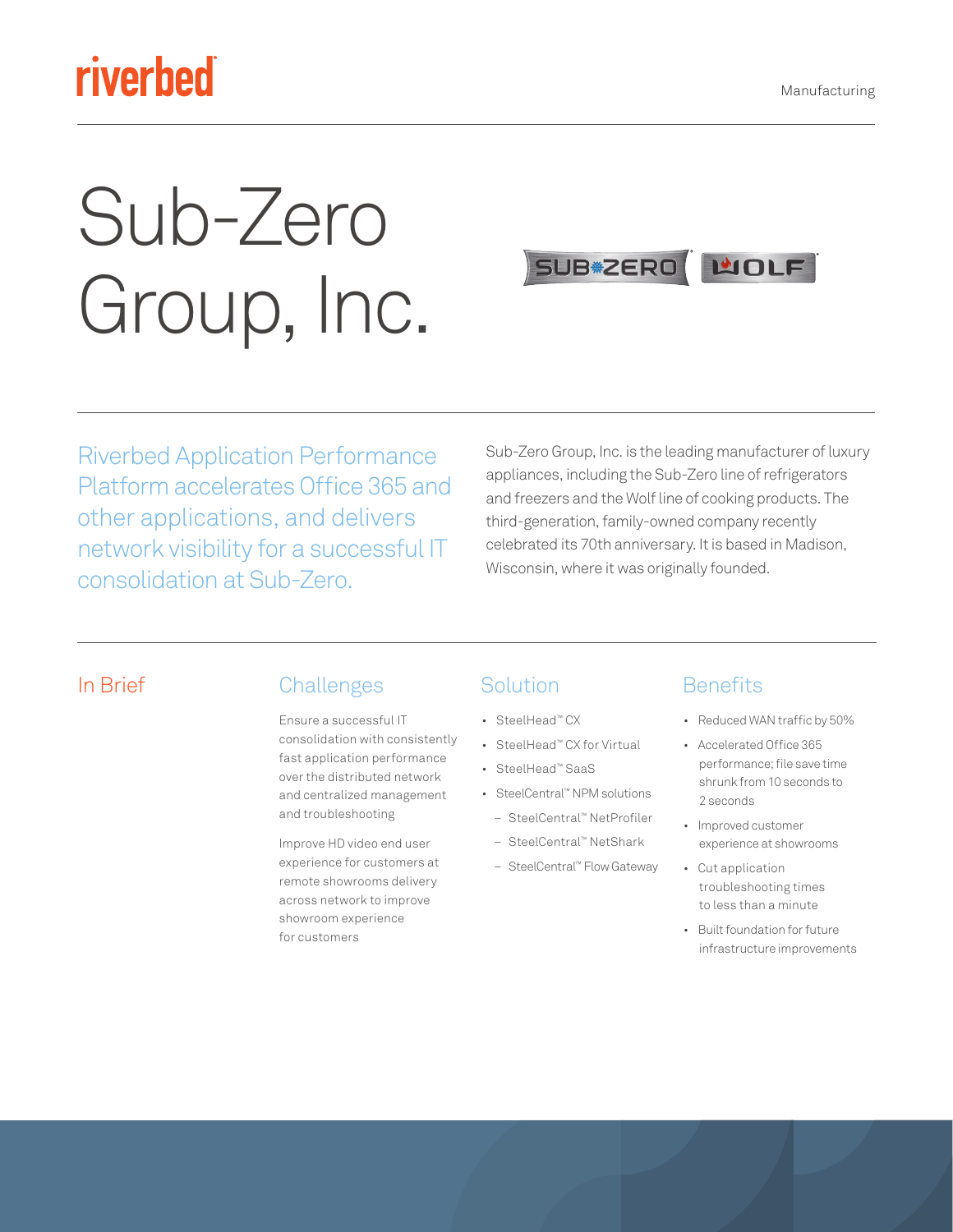### Consolidation's success required great application performance and applicationaware network visibility

Today, most of Sub-Zero's business-critical applications have been centralized in its Wisconsin datacenter and are delivered to end users over an MPLS network, while several other applications, such as Microsoft Office 365 and the InContact VoIP system, are hosted in the cloud and accessed via the Internet.

But that wasn't the situation Erika Ferrell found when she became Sub-Zero's director of IT. There were no cloud-based applications and each of Sub-Zero's six affiliated distributors had its own IT environment, including on-site IT staff as well as phone, email and office applications hosted locally.

Ferrell kicked off a consolidation initiative that entailed centralizing IT and managing the distributed environment from the primary data center at the Wisconsin headquarters, standardizing applications and providing a uniform end-user experience across all of Sub-Zero's facilities. Their Hybrid WAN consists of an MPLS network that links all of the company's operations, including manufacturing facilities in Wisconsin and Arizona, the company's Wisconsin headquarters and primary data center, a DR facility in Arizona, six affiliated distributors located in major cities across the U.S., and 12 show rooms.

"We set this very high bar as far as application performance, and with SteelHead, we met it."

Erika Ferrell Director of IT, Sub-Zero Group, Inc. Ferrell knew that, in the eyes of the end users accustomed to local app performance, only similar performance over the WAN would allow the consolidation effort to succeed. "When I gave the marching orders to consolidate, one of the requirements was to make it positive for everybody involved," Ferrell explains. "So one of my requirements was speed. Whatever [application or file share] people accessed at the remote sites, I wanted it to feel like they were sitting at corporate."

 Among the 350 applications that would be centralized, Ferrell considers 150 of them primary. These include the Infor XA ERP system, Solidworks design software, the Microsoft suite of office software, as well as a number of web-based ordering and other showroom applications.

Because Ferrell's plan included consolidating the IT staff in Wisconsin and managing the IT infrastructure remotely, another important requirement was end-to-end visibility into network performance. The company had a network performance management (NPM) solution at the time, but it was clear that it wouldn't provide the end-user, app-first viewpoint Sub-Zero needed for remote troubleshooting across their complex, distributed environment.

#### "With Riverbed, I'm confident that we're ahead of the curve, and that we've set ourselves up nicely for the future."

Erika Ferrell Director of IT, Sub-Zero Group, Inc.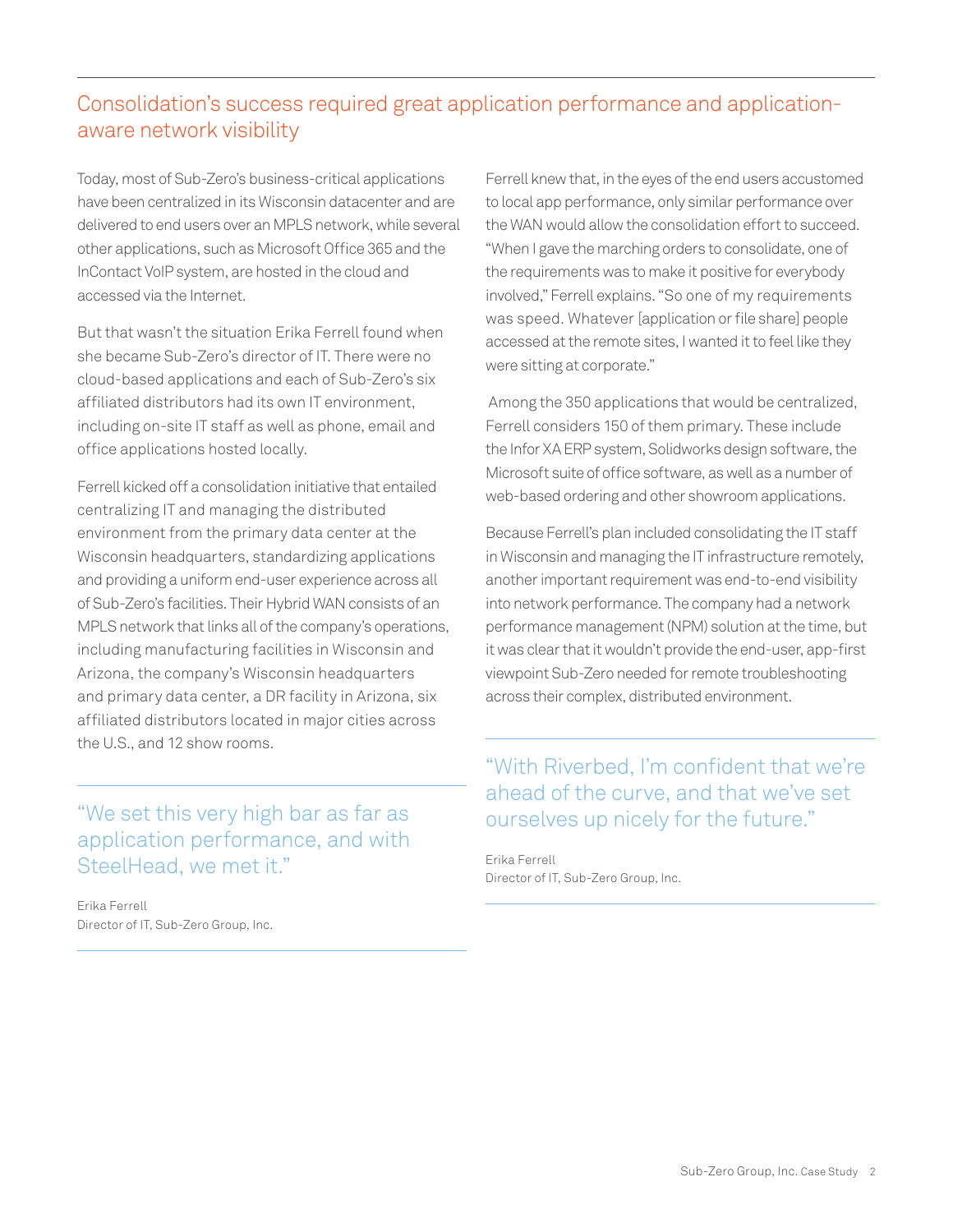#### Consolidation successfully accomplished; stage is set for future IT improvements

Realizing that much of the success of the consolidation effort rested on application performance, Eric Niebuhr, Sub-Zero's IT supervisor and network engineer, started researching WAN optimization. After evaluating products from Cisco Systems and Riverbed Technology, easier setup and simplified management led him to purchase Riverbed® SteelHead™ solutions.

Sub-Zero deployed a mix of physical and virtual SteelHeads across their facilities with SteelHead SaaS to accelerate Software-as-a-Service (SaaS) apps such as Microsoft Office 365.

"By just turning on the Steelheads with minimal configuration, we were able to provide a better user experience. Working with office files and other documents was improved because of the acceleration of the shared storage that's located in our data center," says Niebuhr.

With SteelHead solutions in place, application performance meets Ferrell's goal for consistently fast app performance for all users - at headquarters and across the hybrid WAN to any location. "We set this very high bar as far as application performance, and with SteelHead, we met it," she says. Office 365 has seen particularly impressive improvements.

Without SteelHead SaaS, for example, it could take 10 seconds to save a file to OneDrive. Now, it only takes two seconds. "With SteelHead SaaS, people are now happy with the performance of Office 365, and definitely notice when it's turned off," adds Niebuhr. "There are hesitations and delays with Office 365 that aren't there when acceleration is turned on."

SteelHead has reduced the amount of data going over the network by an average of 50%, which frees up bandwidth for more data-heavy applications. For example, SteelHead delivers HD videos from the datacenter to the distributors with great performance for a better customer experience in the showroom.

Sub-Zero chose to replace its previous NPM product with Riverbed® SteelCentral™ performance management solutions, including SteelCentral NetProfiler for proactive network monitoring, reporting and analytics, and SteelCentral NetShark for high-speed packet capture. The end-to-end network visibility provided by these solutions speeds the troubleshooting process by clearly indicating the source of an issue. Says Niebuhr, "Being able to type in a host name and time window to get a report within minutes allows us to narrow in and focus on root causes of system, network, or application performance at our various sites. And because this is an always-running service, we are given insights into historical traffic."

Ferrell has additional plans to improve Sub-Zero's IT environment, such as transitioning more applications to SaaS where it makes sense. With Riverbed, she has a foundation for the environment she envisions. "With Riverbed, I'm confident that we're ahead of the curve, and that we've set ourselves up nicely for the future," she says.

"With SteelHead SaaS, people are now happy with the performance of Office 365, and definitely notice when it's turned off."

Eric Niebuhr IT Supervisor and Network Engineer, Sub-Zero Group, Inc.